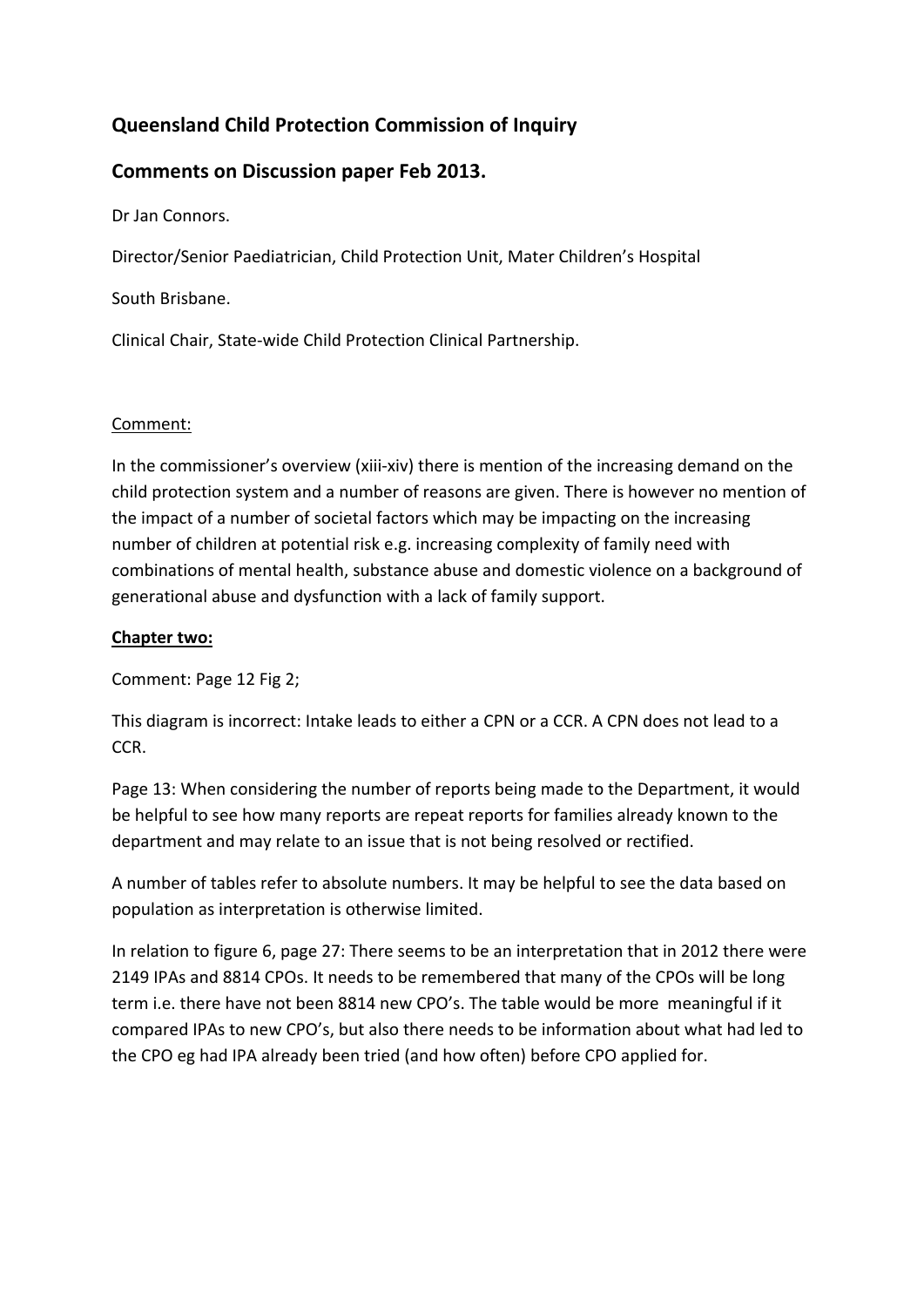# **Chapter 3:**

## Question 1:

## *Planning secondary services:*

For government agencies there needs to be clear governance structures setting expectations around service provision as well as defining the workforce skills and expectations and ensuring those expectations are met. There needs to be interagency (both government and NGO) collaboration and all levels, from executive to local level.

Many of the families who come to the attention of the Department, move in and out of the secondary and tertiary sectors and any model of care must be able to keep these at risk families within a support structure while they transition. Many of these families have long standing issues and traditionally improve while support is intensive and slip down again when supports are removed. There needs to be an understanding that supports have to remain, although less intensive at times, ramping up again when family circumstances require it. Hopefully, we will then stop seeing families following the roller coaster ride in and out of the tertiary child protection system.

## Question 2:

# *Delivery of secondary services in most cost effective way.*

Challenges in utilisation of secondary services includes: knowing what services are available; knowing the referral pathways to those services; having lack of knowledge of what other services may be being utilised by a client or have previously utilised and what duplication might occur. It would be helpful to have a lead NGO in an area responsible for the identification of other service providers. The lead NGO would case-manage families and be the 'one stop 'referral centre. They would then assess what would be the best fit for the family from the services they know in the local area, making appropriate referrals to other NGOs and government agencies. Brokerage funds would allow utilisation of private services that might be needed in a timely way e.g. psychology services; therapy services etc.

### Question 3:

## *Which intake and referral model is best suited to Qld?*

Option 1: Community based via dual referral pathway. It would be helpful for mandated reporters to be able to discharge their duty by having both options i.e. report to the Department or refer to support services via an NGO with responsibility to further assess the child protection risks for that family.

The reference to expanded information sharing needs to be explored further, as there needs to be consideration of the fundamental principle of the privacy of medical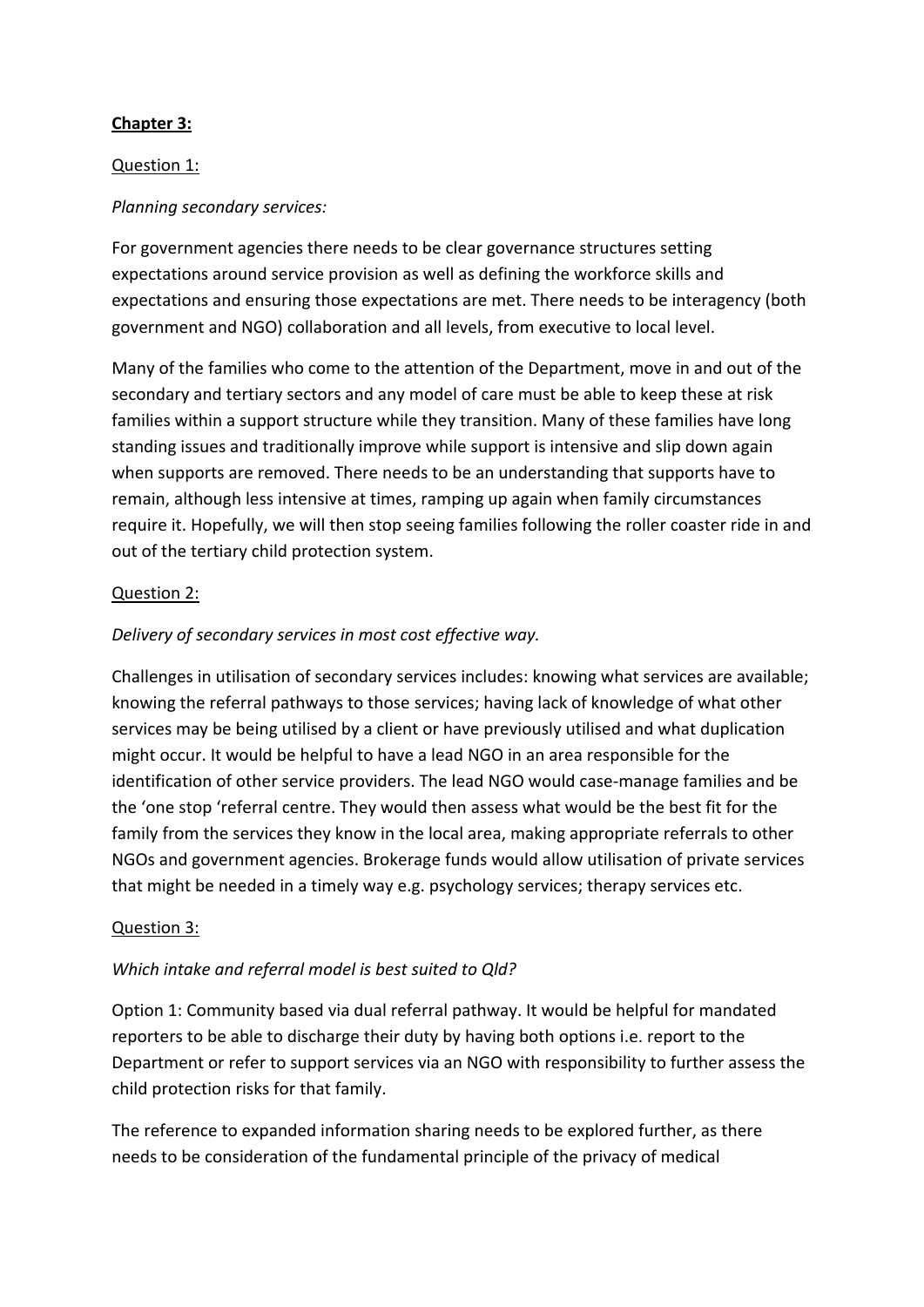information. This would not be handed freely to NGOs and consideration needs to be given to the practical aspects of this proposal.

The referral pathway must be one that has the capacity to act immediately at times of immediate and significant risk, 24 hours a day and must be one that can meet the statutory requirements.

Option 2 appears to be a privatised version of what exists now with RIS. If this was to occur the agency taking on this function would have to take on the responsibility for protecting children that is currently held by the state. Apart from the question as to whether an NGO would want to take that on, the question remains as to whether the government should pass on this responsibility to others. If an NGO was to take this on, how would they be accountable for outcomes?

In the past there have been cases where child safety have referred cases to ongoing follow‐ up by NGOs, where outcomes have been poor, with significant harm occurring. In these cases, accountability often becomes blurred.

The NGO sector would need to be able to provide timely decision making to meet the needs of cases where there needs to be immediate intervention. There would also need to be clarification about information sharing provisions with an NGO.

If in the end the NGO looks and feels like the current RIS, then it is questionable as to what is gained.

The current RIS is frequently overwhelmed, and regularly fails to meet the goal of providing outcomes within 5 days. The proposal mentions that this new take service will not only screen reports, but will refer on and have capacity to follow up on the referrals. This could only be done with increase in resources.

At the present time, professional government reporters have a process whereby they can challenge an outcome if there is concern that a child is at risk and no action is being taken. Ultimately, there is a clear governance structure of accountability. What process would be available and what accountability would there be when dealing with an NGO if there needs to be a rapid response to the concerns raised?

## Questions 4:

*What mechanisms should be used to assist professionals in deciding when to report concerns about children? Should there be uniform criteria and concepts?*

The following will assist:

The reporting guide has been helpful but is just that  $-$  a guide.

Education and professional development and experience.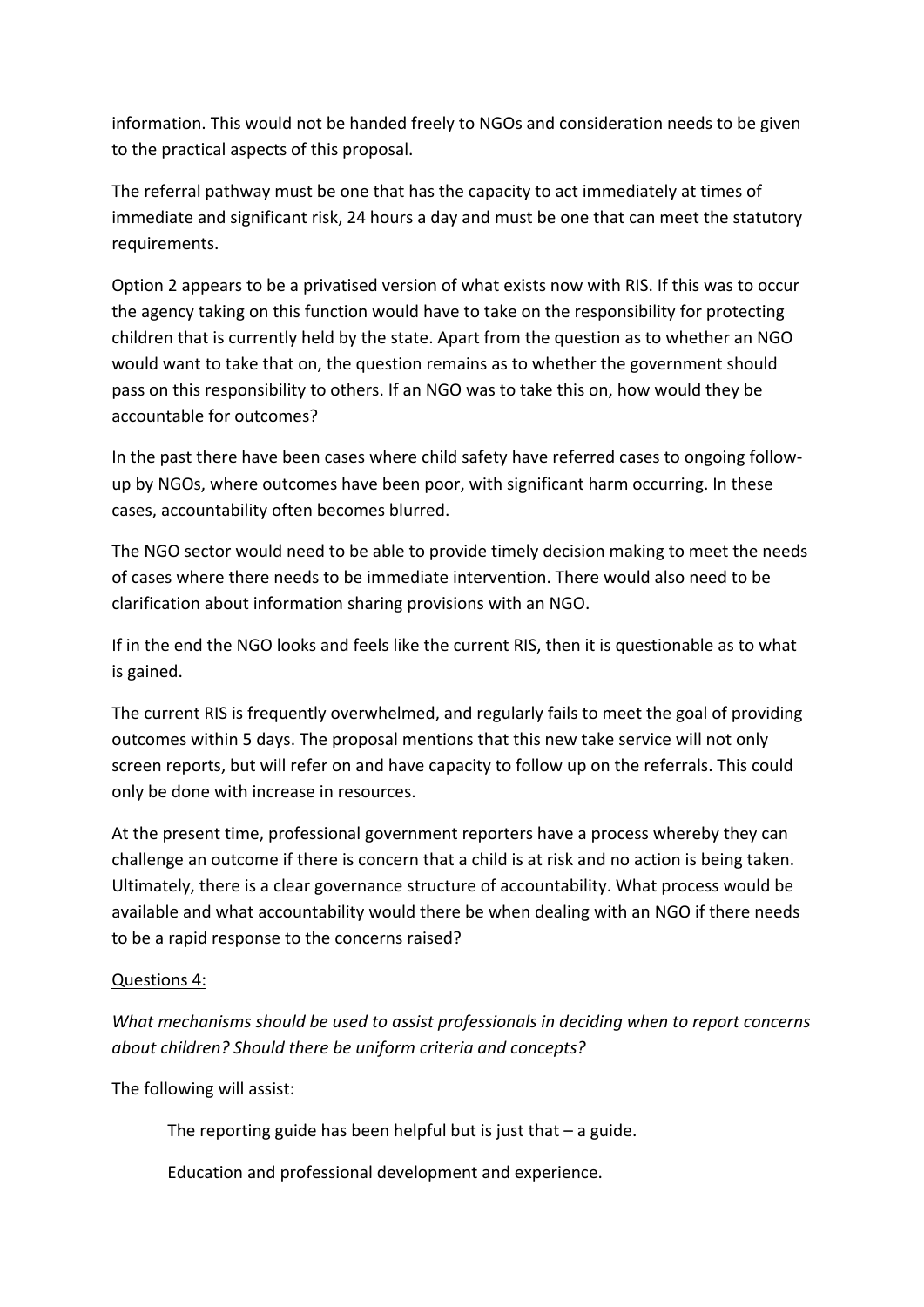## Consultation and mentoring.

Uniform criteria are something that needs to be defined after consultation, with appreciation of the different perspectives and backgrounds of those using the criteria. The reporting tool has been well received by Health staff using it, but it needs to be appreciated that the tool was modified after substantial multiagency consultation to be sure the pathways the tool utilised were compatible with the environment in which it was being used. If the idea of Uniform criteria is that Health staff need to think and assess risk the same way that Child Safety does, then this may well lead to detrimental outcomes. There is significant advantage to having various professionals see a case though different eyes and bring their different perceptive.

## **Chapter 4:**

## Question 5:

## *What role should SCAN play in a reformed child protection system?*

The fundamental advantage of SCAN is having senior, highly experienced representatives of key government departments coming together to review children at risk and their families. Having this combined expertise, coming from different perspectives, to oversee a case, provides opportunity for optimal assessment and service pathways. All core members need to have equal value in this process. This combined expertise should be called upon at various times along the trajectory for a child within the child protection system when complex planning may be needed e.g. intake, assessment, ongoing intervention, during foster care, reunification, post care etc. It again needs to be acknowledged that many families known to child protection will move in and out of the tertiary system. At the moment, there is no capacity to utilise the expertise of SCAN until the family have again entered the tertiary system. It is often the case that those working with the family can see the slide and earlier referral to assist case management may be of benefit.

### Comment:

Page 80: There is discussion about the removal of the category of "likelihood of significant emotional harm" resulting in 31% reduction in substantiated cases of emotional abuse. This concept is reflected in some of the media reporting of the direction of the Commission around too many children entering the child protection system because of abuse and neglect. There is a potential inference that one must wait for actual harm before intervention occurs.

There is a substantial body of literature which shows that significant emotional harm and neglect leads to worse long term outcomes than physical abuse. Once the harm has occurred, the damage is done and so waiting for demonstrable harm can be seen as too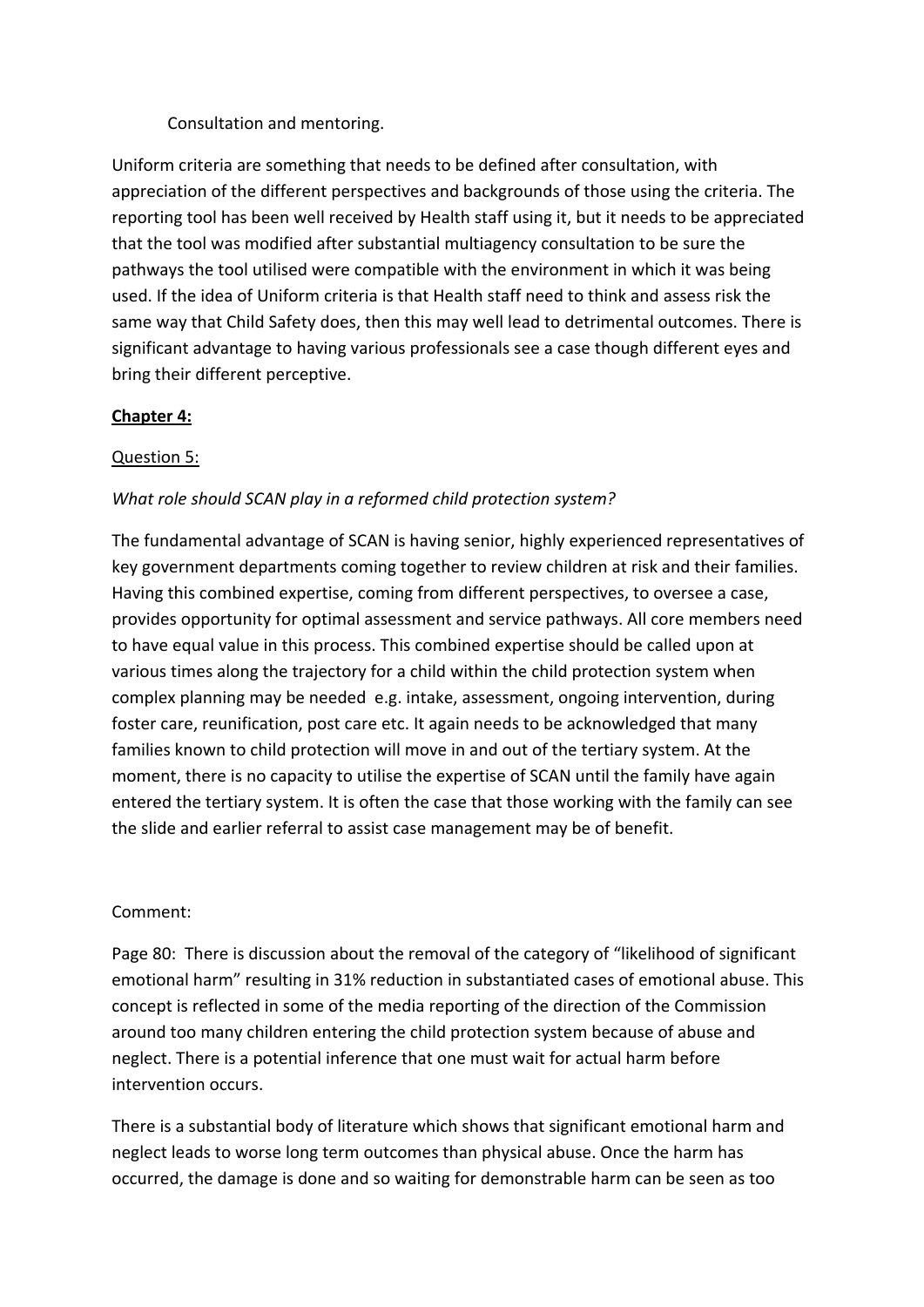late. The challenge is defining what represents 'significant risk'. In potentially dismissing the category of 'risk of significant emotional harm and neglect', there needs to be a clear image of what families are being captured under this heading. Families include those with young children (pre school) with parents with substantial substance abuse issues, parents intoxicated while caring for dependent children, mental health issues and violence associated with the above. Houses unfit for habitation and children being exposed to drug users and offenders coming and going from the house, exposing the children to risk of sexual abuse. This is not an uncommon scenario where CS might become involved and need to intervene to meet the children's needs. To eliminate or dismiss the significance of this category of abuse may well decrease the substantiation rate, but I'm not sure how that improves the child protection system. Waiting for demonstrated harm in this environment is clearly too late. These cases are not uncommon.

#### Question 6:

#### *How could we improve our response to frequently encountered families?*

Do a thorough assessment of the family's needs and capacity to change. Make concrete measurable and meaningful goals and timelines that need to be met.

Use well‐coordinated supports which are case managed and reviewed as to family's ability to change.

Decide if the family issues can be remediated and if not, look at permanency placement.

If supports are effective, provide ongoing support over a considerable period of time e.g. until children at school.

Utilise the SCAN team process at critical decision and planning points along the family and child's involvement.

Develop a smooth interface between secondary and tertiary systems, so family don't have to, again, hit rock bottom before supports are provided.

#### Question 7:

*Is there any scope for uncooperative or repeat users of tertiary services to be compelled to attend a support program as a precondition to keeping their child at home?*

Individuals have the right to make decision about themselves‐ unless they are breaking the law.

Within the child protection system, need to identify: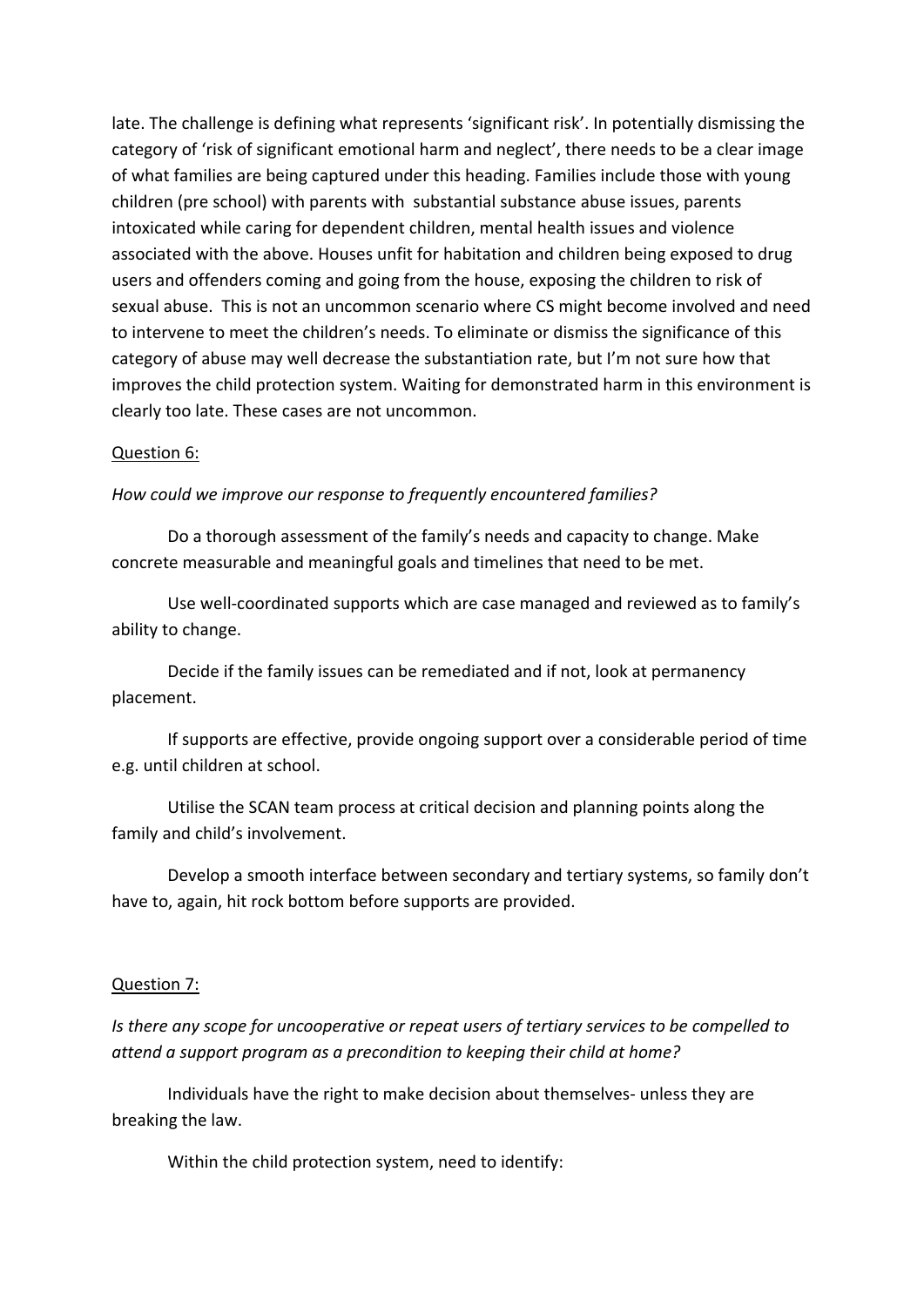- What is necessary for the safety and wellbeing of the child
- Actions and engagement by parents in specific interventions need to be linked with the above.
- A clear case plan with measurable goals should be developed with understanding that if the goals are not met, intervention including CPO will follow.
- Achievement of these goals needs to be more than just attendance.
- Support to continue to engage in the support services needs to be medium to long term
- If need be this could be supported by a PSO but this rarely happens now and appears ineffective.
- Expertise within the SCAN team can help inform the effectiveness of engagement in the case plan.

# Question 8:

*What changes, if any, should be made to the SDM tools to ensure they work effectively?*

- Use them how they were intended i.e. a tool.
- Give consideration of including educational neglect.
- It may be beneficial to review the pathways of the SDM at a multiagency level to ensure they adequately reflect the Qld child protection system.

## Question 9:

# *Should the department have access to another response to notifications other than an investigation ad assessment?*

To raise a notification, intake has assessed that there is a likelihood that the child is in need of protection. To outsource the assessment of this to an NGO would carry with it the responsibility by that NGO of ensuring the child protective needs are met. What would this accountability look like? When meeting with the family the NGO would be required to make full disclosure as to how they have heard about the family, why they are there and what the outcomes might by. Over time, the NGO may well become known as an agent of the Department.

A differential response for those families who have not been deemed a notification may be very helpful and prevent families entering the tertiary system.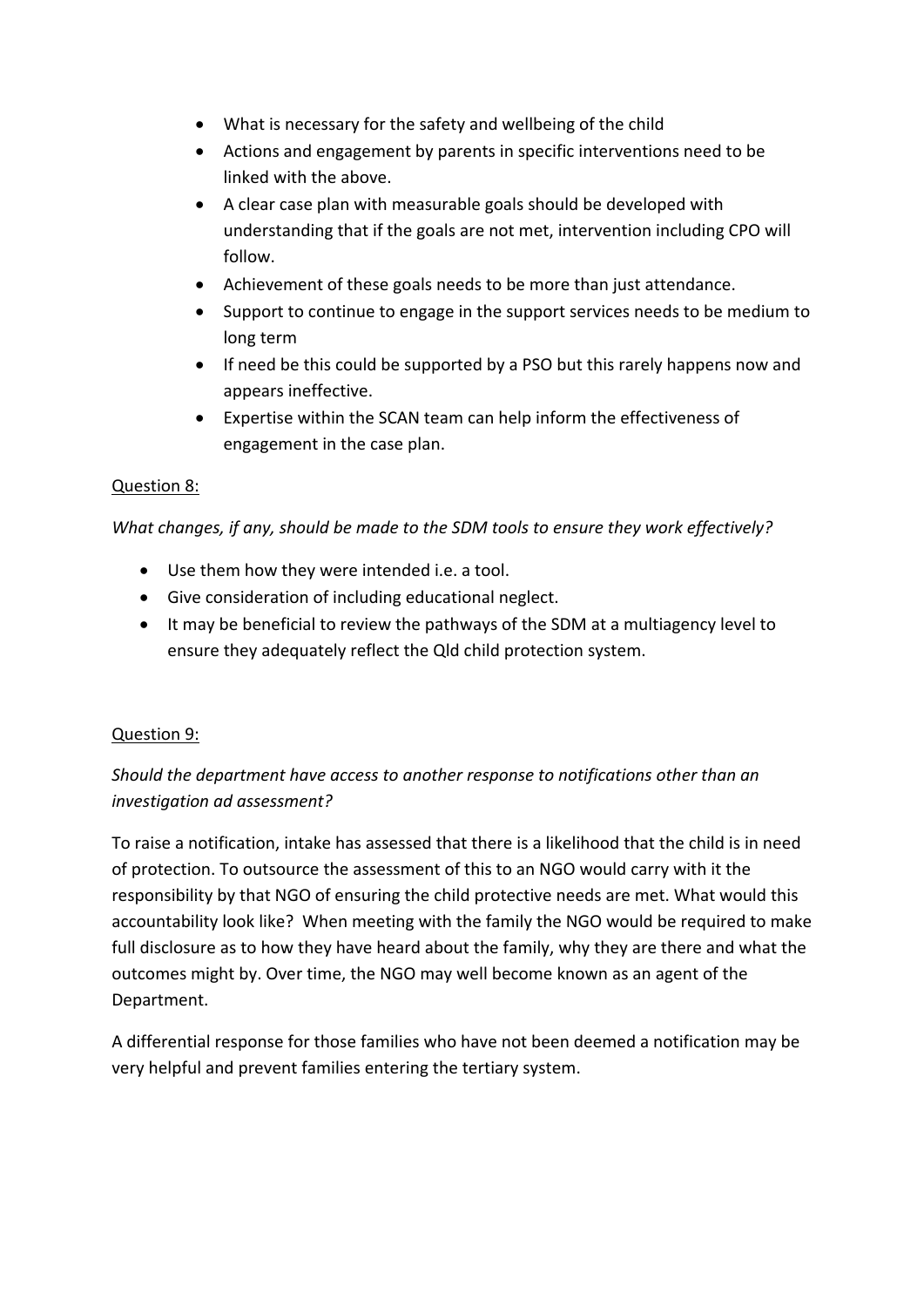# Comment:

Page 98; talks of a separate entity managing legal proceedings. This would be an excellent idea. It would also be good if there was an opportunity to link with the judiciary in ongoing professional development activities.

# **Chapter 5:**

Comment page 102. There is reference again to Fig 6 saying that IPAs are not used as much as orders. As I have mentioned before, the data does not show that. While it may be true correct data is needed. It is more my experience that at least one attempt, and not uncommonly multiple attempts, at IPA occur before a CPO is taken.

Comment is made about directive and supervision orders – these seemed to be used less and do not seem to be seen as effective.

The issue about reunification is age dependent and there is not a one plan for all. There needs to be thorough assessment about what is in the child's best interest when these decisions are made. Especially for younger children the re‐unification needs to be attachment informed. Decisions about re‐unification may also benefit from SCAN team input.

# Question 10:

*At what stage should focus shift from parental rehabilitation and family preservation as the preferred goal to the placement of a child in a stable alternate arrangement?*

This will depend on:

- The nature of the harm and risk of ongoing harm
- Age of the child
- Detailed and thorough assessment of what is required to change to ensure that the child's needs are met.
- Assessment of capacity to change and work towards meeting those goals with intensive support.
- When it is clear this is not going to happen, and the risk of harm remains significant, long term stable placement should be sought.

# Question 11:

*Should the CPA…..prescribe services to be provided to a family… before moving to longer‐ term alternative placements?*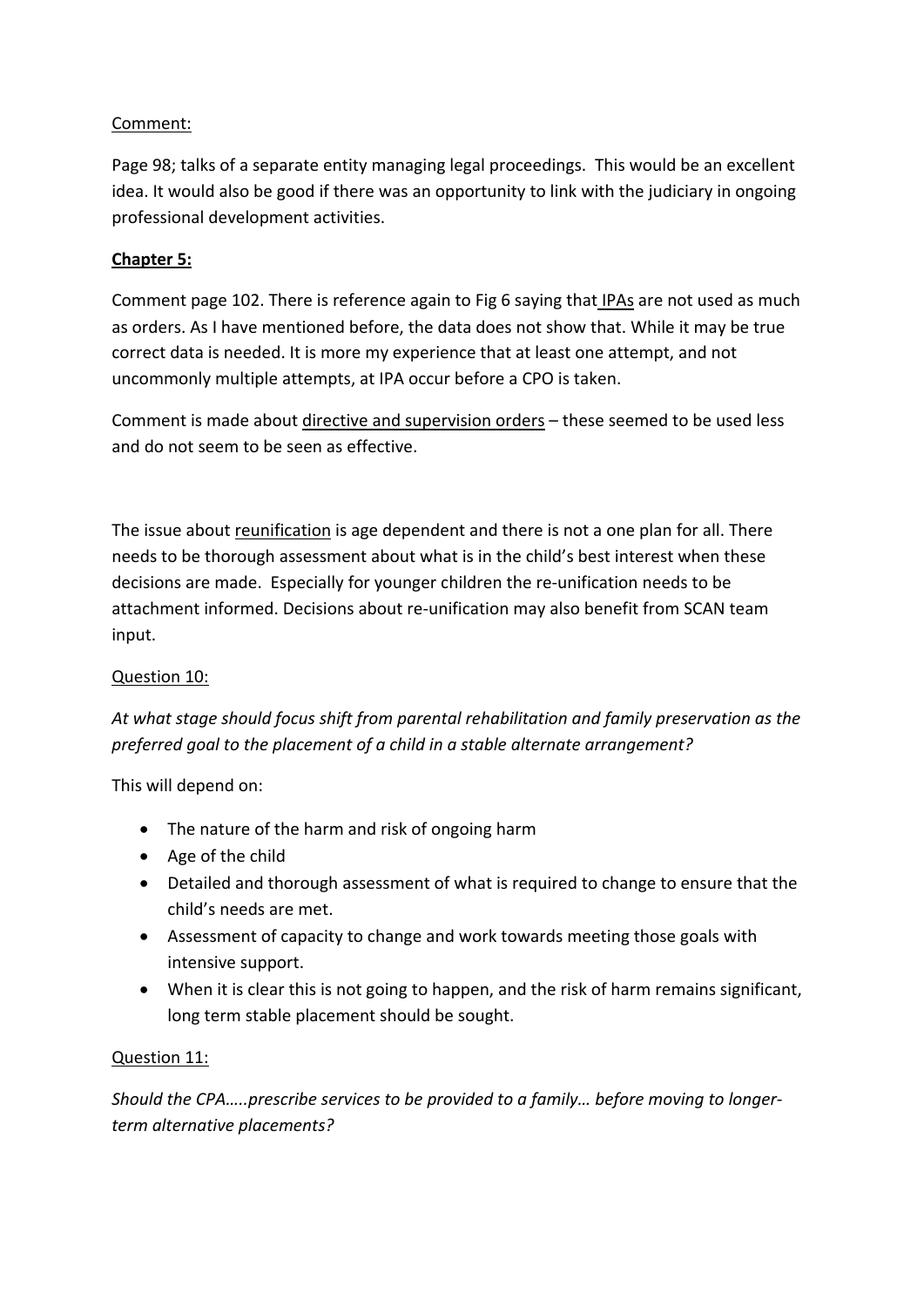It is difficult to know what this would look like. What are the implications if the services are not available? Who holds the responsibility? Who defines what those services should be? What are the implications if the public system cannot accommodate the request? Is child safety required to pay for private services? What if they are not available privately?

## Comment:

Page 107. There is comment about figure 15 saying that the graph indicates that placement instability seems to worsen the longer a child is in care. There seems to be an implication that the instability of placement is due to being in care longer. This is a simplistic interpretation of a very complex matter and may reflect that those children who have been in care longer have been exposed to worse abuse.

Question 12: no comment.

# Question 13:

# *Should adoption, or some other more permanent placement option, be more readily available to enhance placement stability for children in long‐term care?*

Yes‐especially for the younger children after there has been thorough assessment. This may stop the cycle of re‐traumatisation and enable the establishment of positive emotional attachments which may allow the child to develop relationships with family at a later date.

## Question 14:

# *What are the potential benefits or disadvantages of the proposed multidisciplinary case work team approach?*

There are a number of problems with this proposal. Over time workers who have come from different professional streams, begin to lose their profession specific attributes. Moving nurses into the role of child safety investigation is a fundamental shift from their usual role i.e. from a health professional to a statutory investigation officer. If their role is to advise on health issues and not actually investigate, on what basis do they give this advice? If they are asked to do an assessment, where does that leave their professional standing in the mind of the family when they are interacting with them under the authority of child safety? How does the nurse maintain expertise across all areas of child health: infants; developmental behaviours; adolescence; psychiatry; etc i.e. across all age ranges and all disciplines?

The current system allows for close relationships between Queensland Health and Child Safety through the well-established positions of CPLO (Chid protection liaison officers – mainly nurses and some social workers) and CPAs (predominantly Paediatricians). These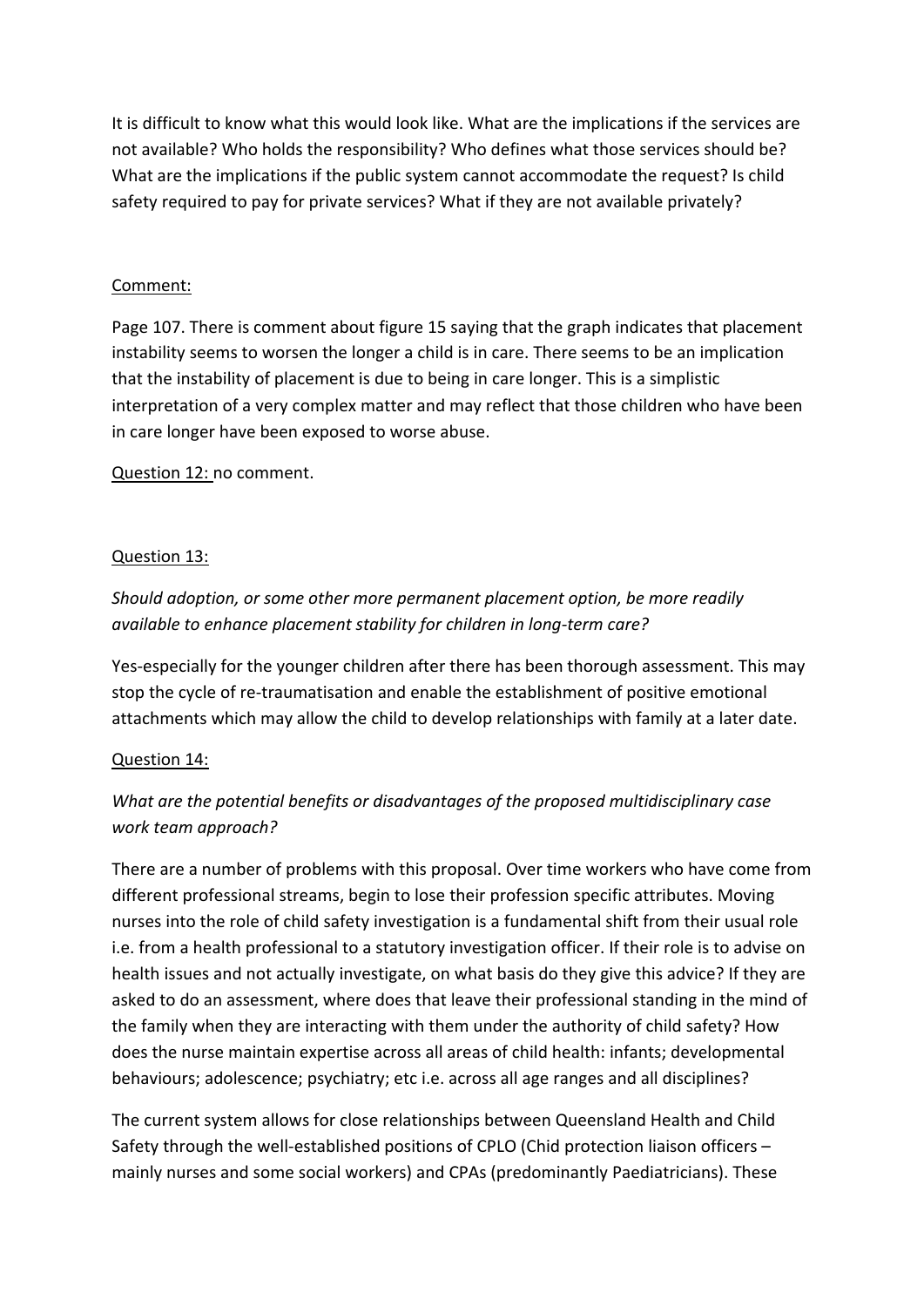positions provide support to Child Safety staff, information sharing and co‐ordination of services. It allows for staff to be closely linked but to maintain their separate identities. Families will commonly be more accepting of health professionals than child safety.

The system as outlined in Fig 17 is not workable from a health perspective. It would be better to further enhance the current roles of CPLO, CPA and SCAN.

Questions 15, 16 and 17: No comment.

# **Chapter 6:**

It needs to be considered that children will leave care at different times e.g. after 12 months or after 18 years. Issues will be different. If returning home after a short term order, it is essential that parents are given clear plans about any ongoing health needs for the child and appropriate transitions occur if moving to a different geographical area.

While the chapter seems to refer predominantly to children leaving long term care, there needs to be more focus on meeting the needs of children WHILE THEY ARE IN CARE. If this is done appropriately, then transition from care can be more easily planned. Why prioritise these children after they are in care and not while they are in care? Why should there be a need for an exit health check if their health needs have been adequately met while in care?

Question 18, 19 and 20: no comment.

**Chapter 7:** no comment.

## **Chapter 8:**

Comment: page 199. Re multidisciplinary workforce. See response to question 14.

The role of Child Safety is around psychosocial assessment of risk and protective factors around a child or children at risk. The skills needed to do this (and therefore the qualifications needed) should be separated from what is a very different question about how to liaise with expertise from other disciplines. As mentioned above, this utilisation of health expertise can occur via CPLOs and CPAs and SCAN teams. Over time nurses recruited to work alongside CSOs in assessment are likely to 'morph' into a generic CSO.

## Comment:

Page 206 : paragraph starting with 'The commission has also…' This paragraph seems to have confused ICM meetings (related to SCAN) with ICMS information systems.

## Question 26 and 27; no comment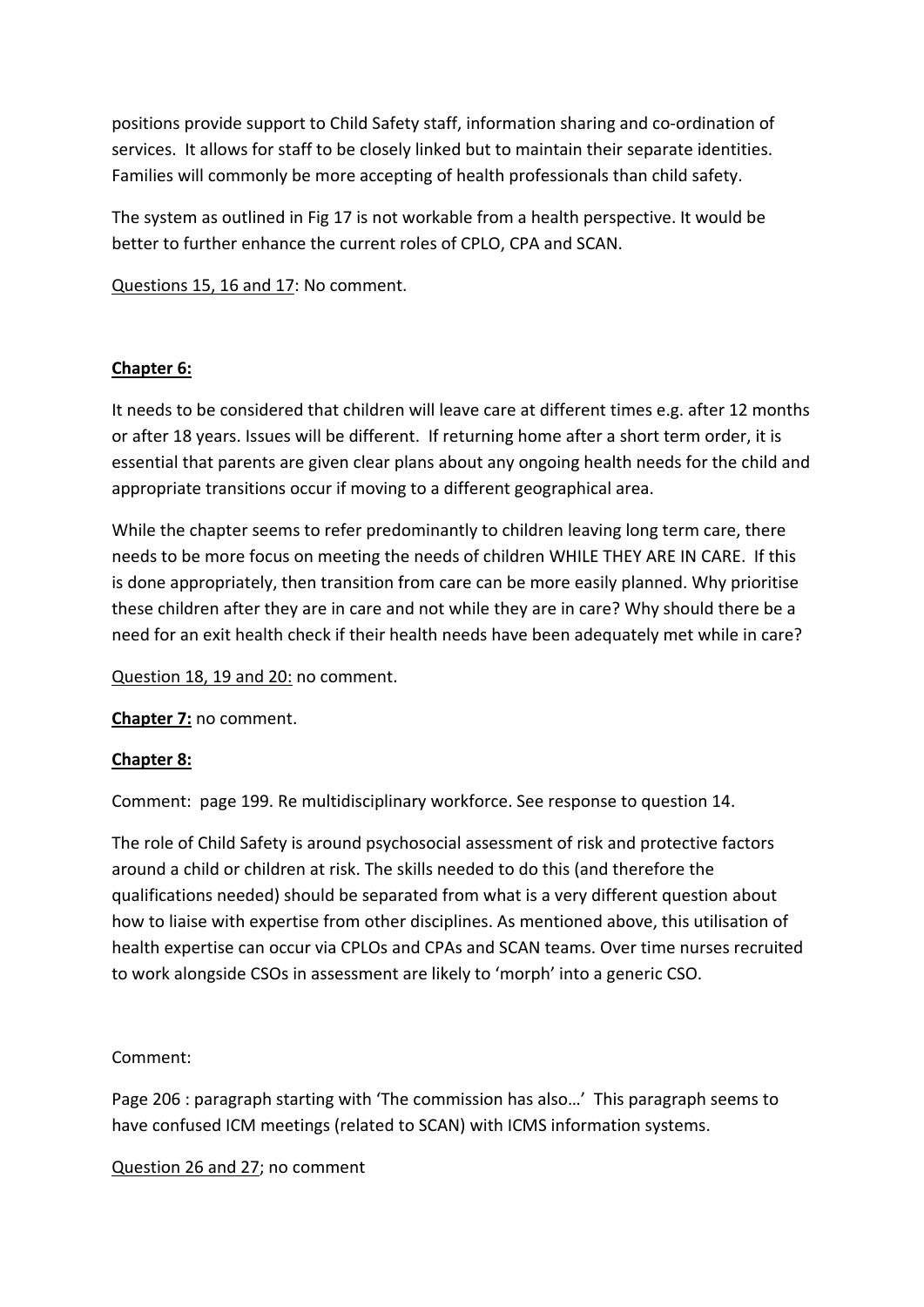## Question 28:

*Are there specific areas of practice where training could be improved?*

Education about the role of other professionals in assessing harm and risk of harm and how to access that expertise.

## Question 29:

*Would the introduction of regional backfilling teams be effective in reducing workload demands on child safety officers? If not, what other alternatives should be considered?*

Simplify processes which would lead to increased efficiency which would release workers for other duties.

### Question 30:

*How can Child Safety improve the support for staff working with clients and communities with complex needs?*

Mentoring with more hands on support from experienced staff.

Question 31: no comment

### **Chapter 9:**

Question 32 and 33; 35 and 36: no comment

Question 34:

*External oversight mechanisms?*

Child death reviews should be extended to serious case reviews.

## **Chapter 10:**

Question 37 and 38; no comment

### Question 39:

*What sort of expert evidence should children's court have access to and in what kinds of decisions should the court be seeking advice?*

When child protection matters have a significant component of medically based information it is important that high quality forensic medical opinion is provided to the court. Development of a children's forensic service linked to the current child protection services